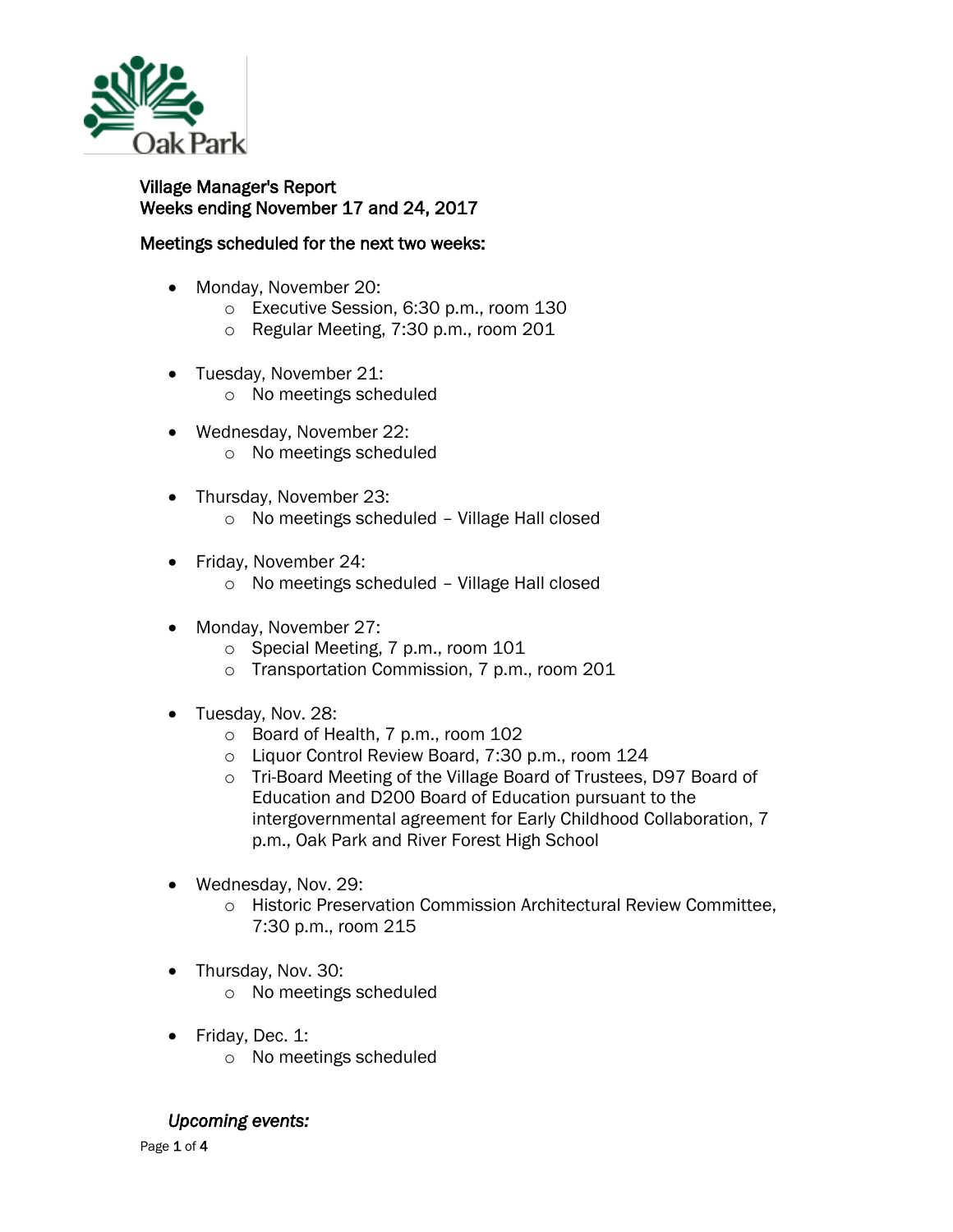- Wednesday, Dec. 13:
	- o Stewardship Awards preservation, environment and design, 7 p.m., Nineteenth Century Club – [click here to view the invitation](http://www.oak-park.us/sites/default/files/456678891/2017-property-stewardship-awards-invitation.pdf)

Parking restrictions eased – [Overnight on-street parking restrictions](http://www.oak-park.us/village-services/parking/parking-guidelines-restrictions) will not be enforced on most Oak Park residential streets during the Thanksgiving holiday. Overnight restrictions will be lifted at 2:30 a.m., Wed., Nov. 22 and resume at 2:30 a.m., Mon., Nov. 27. Restrictions will remain in effect in paid overnight permit areas, including on-street zones. Posted daytime restrictions and regulations related to traffic and public safety also remain in effect.

Free weekend parking begins – On the Friday after Thanksgiving, shoppers can park for free in a public garage and for two hours by a marked meter or pay-by-space station downtown and in the vicinity of South Oak Park Avenue. Parking then will be free in the garages every Saturday and for two hours at marked meters and pay-byspace lots. The free parking will continue through Dec. 25. A wide range of parking information is posted at [www.oak-park.us/parking.](http://www.oak-park.us/parking)

Village Hall closed for Thanksgiving – [Village Hall](http://www.oak-park.us/your-government/village-manager/village-hall) will be closed on Thursday and Friday, Nov. 23 and 24, for Thanksgiving. Should an incident that doesn't quite rise to the level of a 911 emergency occur when Village Hall is closed, residents are urged to call the [Police Department](http://www.oak-park.us/village-services/police-department) non-emergency number 708.386.3800 for assistance.

Holiday to affect refuse collection – Refuse, recycling and yard waste collection will be delayed by the Thanksgiving holiday. Thursday's [regular pick-up](http://www.oak-park.us/village-services/refuse-recycling) will be delayed until Friday, and Friday's collection delayed until Saturday.

High School garage repair - Repairs to the parking garage at Oak Park and River Forest High School are on track to be completed before Thanksgiving. Representatives of Contractor [J. Gill and Company](http://www.jgillandcompany.com/) say they expect to return most of the parking spaces by Wed., Nov. 22, with the garage ready for use the following Monday when teachers and staff return from the Thanksgiving break. The eight-week project created some challenges for parking, but a cooperative effort between the high school, neighborhood residents and the Village led to minimal distributions and complaints. In addition to temporarily lifting of on-street parking restrictions on surrounding neighborhood streets, faculty and staff were allowed to share nearby underused spaces designated for students and given barcoded passes for free parking in the Avenue Garage. The project was extensive and included repairing the concrete floors, walls, columns and beams, re-building a section of the brick façade, sealing floors, adding new drains, replacing stair tower roofs and painting all rails, covers, frames and the north wall.

Panel to explore housing options for aging – Development Customer Services Director Tammie Grossman will participate in a panel where housing options to allow citizens to remain in the community as they get older will be discussed. The forum, which is sponsored by the grassroots, inter-generational organization [Arbor West](https://www.arborwestneighbors.org/)  [Neighbors,](https://www.arborwestneighbors.org/) is scheduled for 9 a.m. to 12:30 p.m., Sat., Nov. 18, in the Veterans Room of the main branch of the Oak Park Public Library. Panelists will share their personal and professional experience with alternatives such as shared housing, co-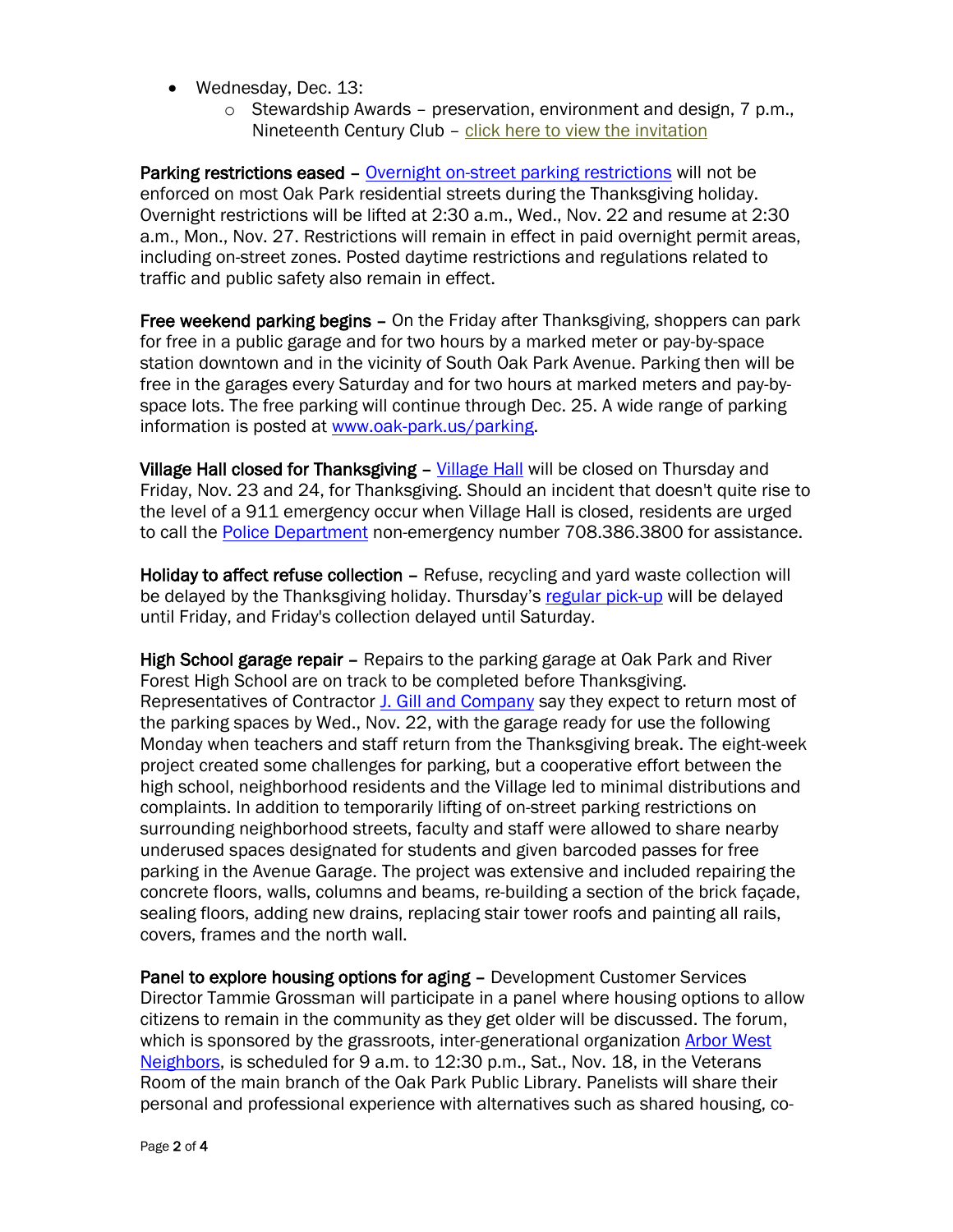housing, cooperative housing, tiny houses and accessory dwellings. Admission is free, but registration is requested – [just click here.](https://www.eventbrite.com/e/creating-and-recreating-home-options-for-aging-in-community-registration-39235287802?ref=enivtefor001)

Financial reporting approach honored – The Village's 2016 Comprehensive Annual Financial Report (CAFR) has once again earned a *Certificate of Achievement for Excellence in Financial Reporting* from the [Government Finance Officers Association,](http://www.gfoa.org/about-gfoa) which represents public finance officials throughout the United States and Canada. According to the association, the certificate of achievement is the highest form of recognition in government accounting and financial reporting. CAFRs are [posted on](http://www.oak-park.us/your-government/budget-purchasing/financial-reports)  [the Village website](http://www.oak-park.us/your-government/budget-purchasing/financial-reports) along with a wide range of financial documents and reports. The Village has won the award 22 times since 1985, including consecutively since 2012. [Click here to read the award letter.](http://www.oak-park.us/sites/default/files/456678891/2017-cafr-award-letter.pdf)

Downtown construction update – Landscaping has been completed on the north side of North Boulevard, while work on the decorative crosswalk continued at the Westgate Street cul-de-sac near Marion Street. The one-way portion of Westgate Street between the cul-de-sac and Marion Street is closed to all vehicle traffic until early next week, but access to businesses is available from the west. Street lights were installed and landscaping removed for sidewalk placement along Maple Avenue between North Boulevard and Lake Street, with work to continue through next week. Work on punch list items also has begun, including sidewalk and road paver adjustment and concrete repairs to sidewalks, curbs and utility manholes.

South Boulevard/Harlem Avenue project update – South Boulevard is expected to reopen to westbound traffic Tuesday (Nov. 21), as ComEd crews complete bringing electrical service to the Lincoln Properties development from the west side of Harlem Avenue. Engineering Division staff is diligently monitoring the site and signage to ensure potential restaurant customers are not confused or impeded by the construction.

Madison Street demolition - Asbestos removal began this week at 970 Madison Street in preparation for demolition. The asbestos is being removed in accordance with all applicable state and federal regulations and is expected to take several weeks. Actual demolition of the buildings likely will occur in January. With all work occurring inside the building, the adjacent sidewalks are safe, but misperceptions about this type of work can sometimes create concerns. With this in mind, the Home Avenue and Madison Street frontages are closed and a Police Community Service Officer is stationed at the intersection to direct pedestrians around the site during hours when students typically walk to and from nearby schools.

Street resurfacing and surveying – The season's paving projects wrapped this week with landscaping and sod placement completed on Humphrey Avenue between Division and Greenfield streets, Taylor Avenue between Greenfield and Berkshire streets, Wisconsin Avenue between Madison and Randolph streets, Superior Street between Elmwood and East avenues, and Pleasant Street between Ridgeland and Harvey avenues. Surveyors began gathering information this week for next year's road and utility construction projects.

Page 3 of 4 Historic sidewalks repairs – Work will continue next week at various locations to repair segments of historic sandstone sidewalk. For areas where the sandstone has shattered, colored concrete that closely resembles the color of the sandstone will be